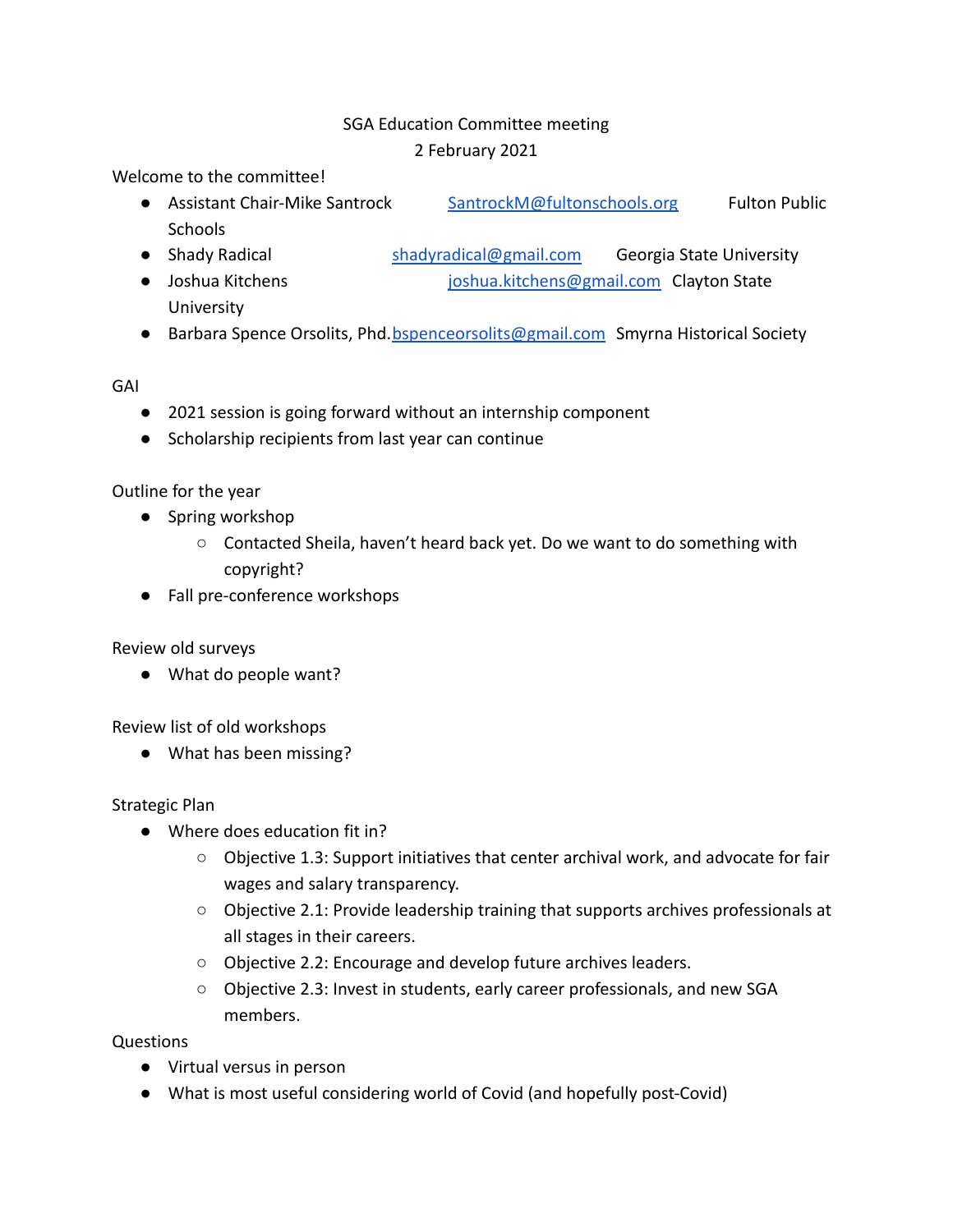- Grants, advocacy, budgeting
- Creative outreach, digital content
- How can we work with other fields/groups (GLAM our not/SAA)
- DEI
- What are our own specialities? What can we bring to the table?
	- Who do you want to hear speak? Who do you know who would be an interesting speaker?
- How can we help archivists at various points in their career?
	- What would be helpful to grad students, who can we talk to about being a useful resource?

## Brainstorming

- 1. Appraisal
	- a. What kind of appraisal? Financial, research, preservation, etc.
- 2. DEI continued
	- a. What can we do that builds on last semester's workshop?
		- i. Description from 2020 workshop: Critical Race Theory (CRT) is an analytical framework that examines the relationships among race, racism, and power. Since its establishment, CRT has been applied in various academic and professional fields, including library and information science and archival studies. Participants in this virtual workshop will receive a primer in CRT and participate in a hands-on activity to explore its potential application within the archival profession.
	- b. Ideas Cataloguing language (DLG has a presentation on conscious editing scheduled for Partners Day. There is also one scheduled on digital preservation.)
- 3. Salary negotiation
	- a. How can this be tied into a larger topic/workshop? Maybe alongside advocacy, career advancement, creative financing etc.
	- b. SAA has learning conducted learning opportunities around this for free, does that mean we shouldn't overlap with their content? Or could we build on their content?
		- i. Also have free content on managing your career in crisis, managing your team in crisis, advocacy, financial planning in uncertain times,
- 4. Archives 101
	- a. It's been a few years, a couple people requested "back to basics" content
- 5. Copyright
	- a. DLG's content was cancelled and hasn't been rescheduled
- 6. K-12 education
	- a. Mike has a direct pineline to content and works with museum educator